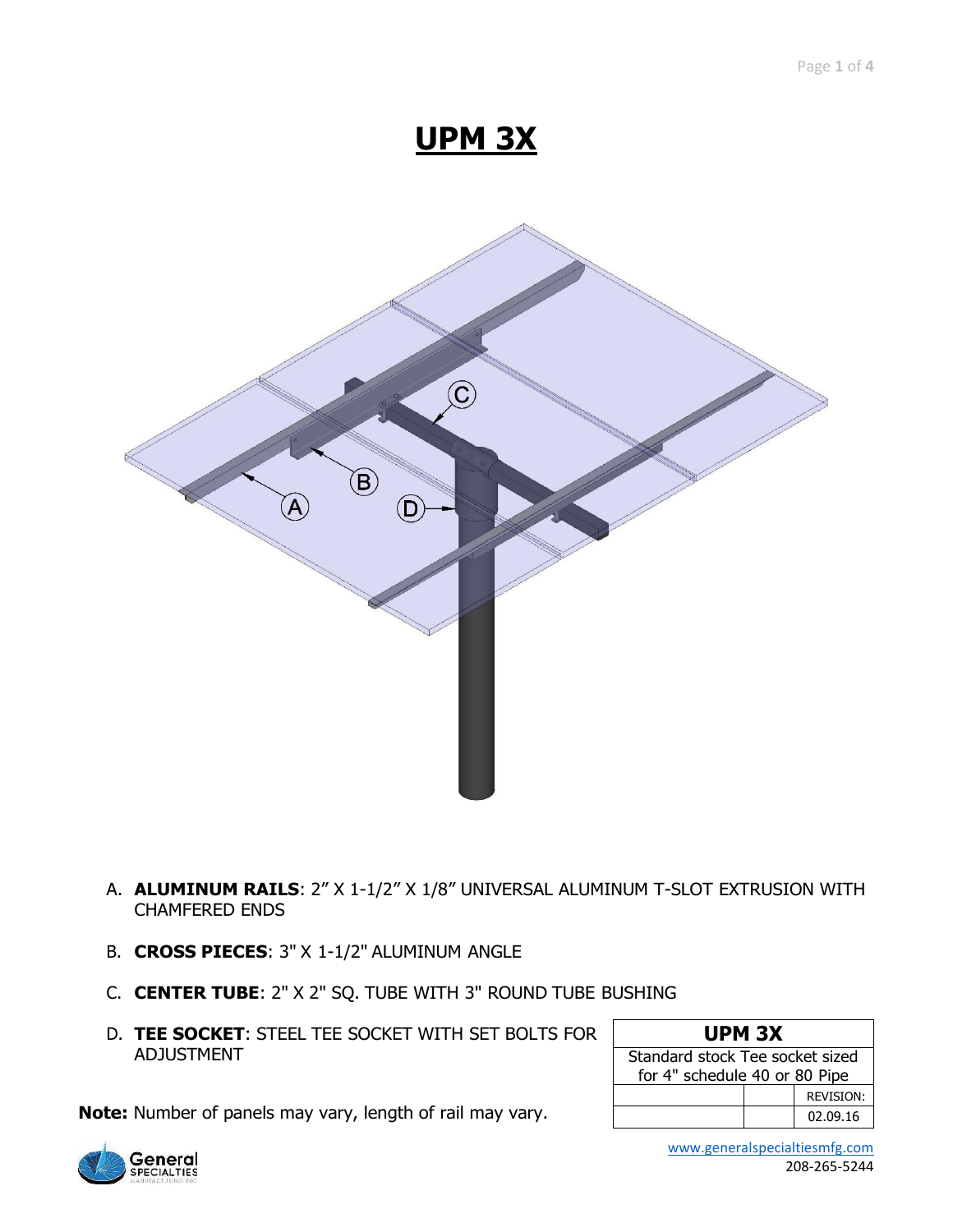| <u>Part</u>          | <u>UPM 3X</u>                                                                                                                                                                                                                                                                                                                        |  |  |
|----------------------|--------------------------------------------------------------------------------------------------------------------------------------------------------------------------------------------------------------------------------------------------------------------------------------------------------------------------------------|--|--|
| Tee Socket (1)       | 5" O.D. steel socket<br>with 3" O.D. pipe top                                                                                                                                                                                                                                                                                        |  |  |
| Center tube (1)      | 2" X 2" square tube with welded round tube in<br>center                                                                                                                                                                                                                                                                              |  |  |
| Crosspiece (2)       | 3" X 1 1/2" X 3/16" aluminum angle                                                                                                                                                                                                                                                                                                   |  |  |
| Rails (2)            | T-Slot aluminum extrusion rails                                                                                                                                                                                                                                                                                                      |  |  |
| <b>Hardware Bags</b> |                                                                                                                                                                                                                                                                                                                                      |  |  |
| Bag $#1$             | 4 - 3/8" X 1" bolts<br>8 - 3/8" stainless flat washers<br>$4 - 3/4"$ nyloc nuts<br>all for attaching Crosspieces to Rails<br>2 - set bolts for tightening Tee Socket to post<br>4 - 3 3/4" bolts<br>$4 - 3/8"$ nyloc nuts<br>(to be used with 4 - aluminum flat bars for<br>attaching Crosspieces to Center tube - not in Bag<br>#1) |  |  |
| Bag $#2$             | Instructions, stainless bolts and flange nuts for<br>mounting Panels to Rails                                                                                                                                                                                                                                                        |  |  |

#### **Materials and Instructions**

#### **Assembly Instructions**

- Put Tee Socket on top of 4" schedule 40 or 80 post.
- Slide Center tube into top of Tee Socket with one of the flat square tube surfaces horizontal (level).
- Tighten down on 3 set bolts on Tee Socket. Make sure center tube faces east/west, then tighten 2 square head set bolts on Tee Socket.
- Loosely attach Crosspieces on Center tube using flat bars and bolts provided.
- Attach aluminum panel Rails to Crosspieces with 3/8" bolts.
- Lay first module on top of Rails and adjust distance between Rails to fit mounting holes on modules in a landscape orientation.
- Attach modules to Rails by sliding mounting bolts in T-slot. Start at one end of the Rails and add modules out from there, leaving approx. 1/4" space between modules. Make sure bolts are finger tight only.
- When all modules are attached and LOOSELY bolted, square up assembly by measuring diagonally from corner to corner of array and then tighten all the mounting bolts and the rest of the assembly hardware.

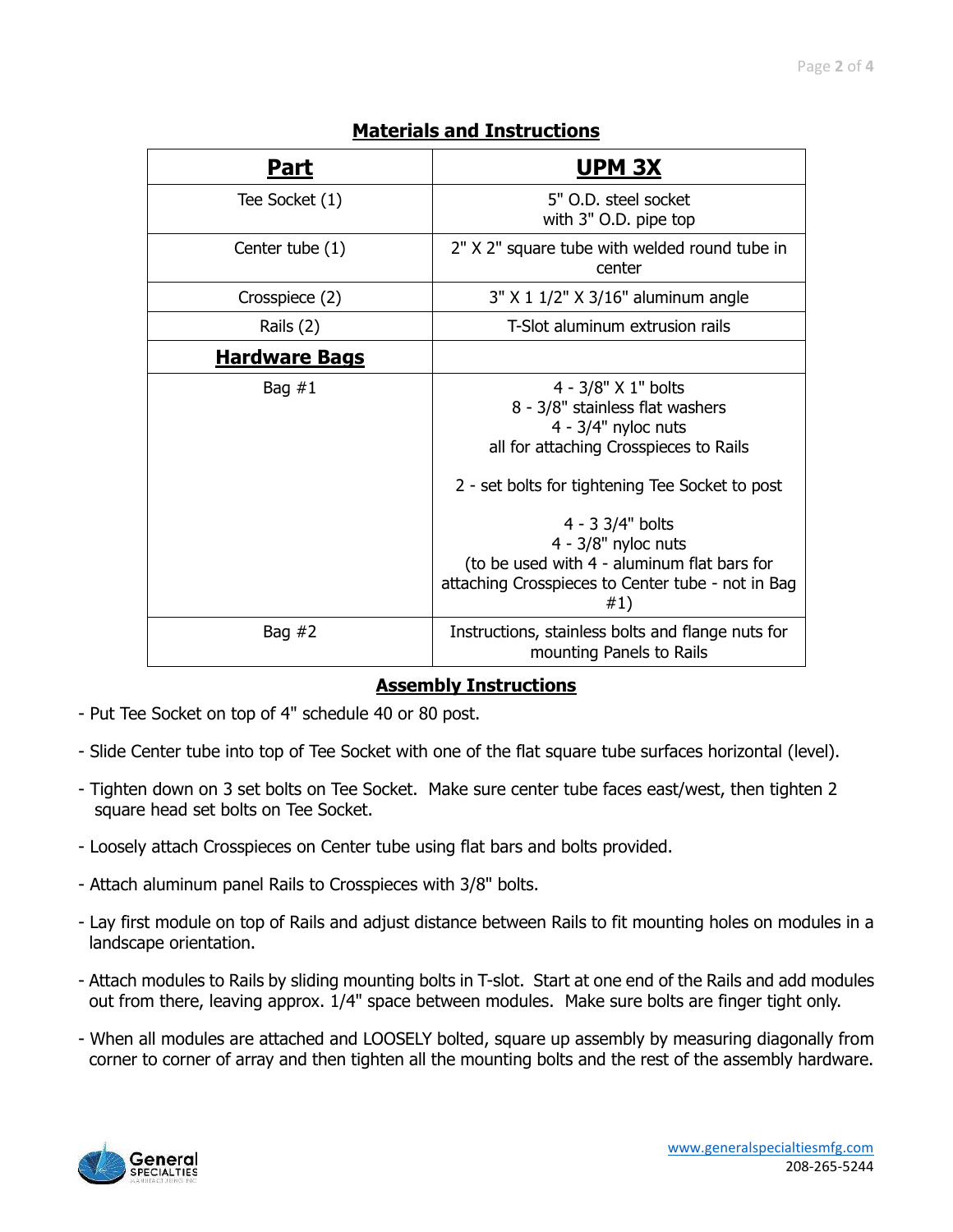## **Recommendations for Dimensions of Post Hole for Standard Installation of General Specialties Manufacturing Top of Pole Mounts**

| <b>UPM Model</b> | Depth of<br><b>Hole</b> | <b>Width of Square Hole /</b><br><b>Cubic Yards of concrete</b><br>needed | Diameter of Round Hole /<br><b>Cubic Yards of concrete</b><br>needed |  |  |
|------------------|-------------------------|---------------------------------------------------------------------------|----------------------------------------------------------------------|--|--|
| All 3X           | 48"                     | 16" / .26 CY                                                              | 20" / .32 CY                                                         |  |  |

Your building department may require the foundation for a PV array post mount to be designed by a structural engineer licensed in the state where the PV array is to be erected. This is required because failure of a post mount foundation may be a threat to the safety of people and property in its proximity. At a minimum, failure will result in costly damage to the PV modules. The foundation described here is suitable for most soil types, but no warranty of its suitability for your particular soil or wind conditions is offered or implied.

If you are unable to dig holes of these dimensions because you encounter bed rock or if you have very loamy or loose sandy soil, (get the recommendation of a soil engineer or building department), then you may have to seek a design for an alternative foundation construction.

For type and size of pole to install in concrete foundation, refer to chart below.

#### **General Specialties Recommendations for Pole Height and Dimension for Top of Pole Mounts**

We cannot guarantee a standard 1.67 safety factor if these recommendations are not observed. Since we cannot assess each customer's individual site and conditions, a professional installer and the local building department should be consulted for the safest and most effective installation.

| <b>UPM Model</b>                      | <b>Post Size</b><br>(sch = schedule, or<br>thickness of pipe<br>wall) | <b>Max Pole</b><br>Height<br>above<br>concrete<br><b>Base</b><br>w/array<br>$@$ 45 $^{\circ}$ tilt | <b>Clearance</b><br>between<br>top of<br>concrete<br>and<br><b>lowest</b><br>point on<br>array @<br>45° tilt | <b>Max Pole</b><br>Height<br>above<br>concrete<br>base<br>w/array<br>$@$ 60 $°$ tilt | <b>Clearance</b><br>between<br>top of<br>concrete<br>and<br><b>lowest</b><br>point on<br>array @<br>$60^\circ$ tilt | <b>Max Pole</b><br><b>Height</b><br>above<br>concrete<br>base<br>w/array<br>$@$ 90 $^{\circ}$ tilt | <b>Clearance</b><br>between<br>top of<br>concrete<br>and<br><b>lowest</b><br>point on<br>array @<br>$90^\circ$ tilt |
|---------------------------------------|-----------------------------------------------------------------------|----------------------------------------------------------------------------------------------------|--------------------------------------------------------------------------------------------------------------|--------------------------------------------------------------------------------------|---------------------------------------------------------------------------------------------------------------------|----------------------------------------------------------------------------------------------------|---------------------------------------------------------------------------------------------------------------------|
| UPM3X<br>Standard stock               | 4" sch 40 $4\frac{1}{2}$ " OD                                         | 9'3''                                                                                              | 7'3''                                                                                                        | 7'5''                                                                                | 4'10''                                                                                                              | $6'$ 4"                                                                                            | 3'2''                                                                                                               |
| tee socket size<br>$4^{\prime\prime}$ | 4" sch 80 $4\frac{1}{2}$ " OD                                         | 12' 6''                                                                                            | 10' 6''                                                                                                      | 10'                                                                                  | 7'5''                                                                                                               | 8'6''                                                                                              | 5' 4''                                                                                                              |